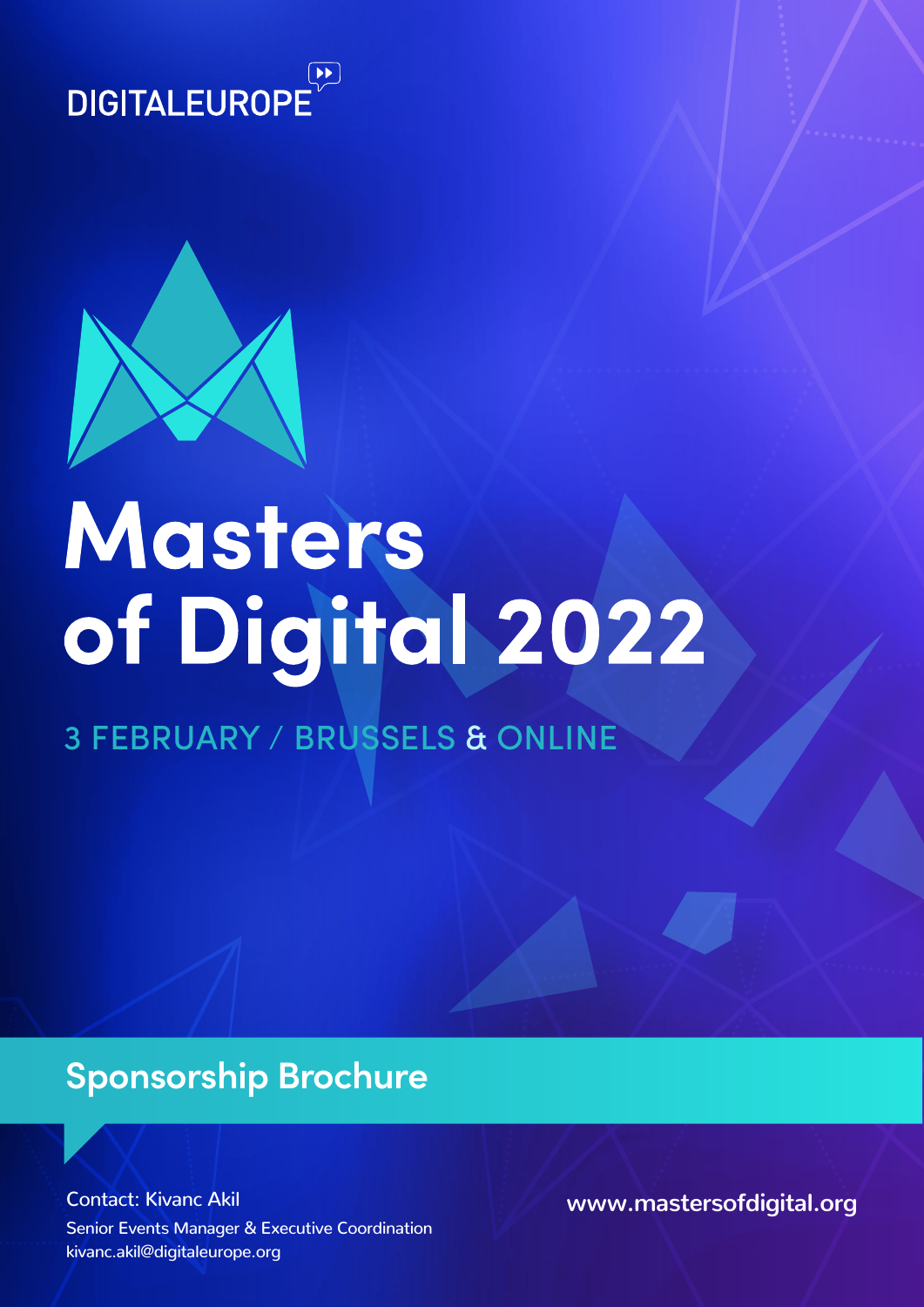# **Masters<br>of Digital 2022**

3 FEBRUARY / BRUSSELS & ONLINE

| <b>Summary of Sponsorship Packages</b>                                                                                                                                                                                                                                                                                  | <b>Package Levels</b><br>€50,000 €30,000 €10,000 |                                                                |  |
|-------------------------------------------------------------------------------------------------------------------------------------------------------------------------------------------------------------------------------------------------------------------------------------------------------------------------|--------------------------------------------------|----------------------------------------------------------------|--|
|                                                                                                                                                                                                                                                                                                                         |                                                  |                                                                |  |
| <b>Benefits</b>                                                                                                                                                                                                                                                                                                         |                                                  | $\begin{array}{ c c c }\n\hline\n2 & 3 \\ \hline\n\end{array}$ |  |
| Named as Sponsor (at selected level) with logo on all event promotion materials                                                                                                                                                                                                                                         |                                                  |                                                                |  |
| Company logo included on all pre-event, post-event and event day materials                                                                                                                                                                                                                                              |                                                  |                                                                |  |
| Opportunity to provide discussion/position papers to attendees ahead of the event,<br>and in delegate packs                                                                                                                                                                                                             |                                                  |                                                                |  |
| Guaranteed and complementary delegate places at the in-person element (please note: in cases where<br>there restrictions remain in place on the number of attendees who can attend events, you will be in the<br>priority group to receive delegate places)                                                             | 3                                                |                                                                |  |
| Opportunity to take both a physical and a virtual exhibition stand, with the chance to link these by<br>broadcasting live or hosting Q&A sessions from your physical stand onto the virtual platform                                                                                                                    |                                                  |                                                                |  |
| Guaranteed speaking position at a plenary session                                                                                                                                                                                                                                                                       |                                                  |                                                                |  |
| 1 place at the exclusive VIP lunch and pre-conference dinner                                                                                                                                                                                                                                                            |                                                  |                                                                |  |
| Opportunity to put one branded item in the delegate packs, to be handed out to all in-person attendees                                                                                                                                                                                                                  |                                                  |                                                                |  |
| Opportunity to help shape the chosen plenary session your company representative will be participating in                                                                                                                                                                                                               |                                                  |                                                                |  |
| Exclusive opportunity to host a open side session of 30 minutes during the networking breaks. Format is flexible<br>but must be approved in advance by DIGITALEUROPE. Organisation of this session is down to the sponsor                                                                                               |                                                  |                                                                |  |
| Opportunity to host a private invite only networking breakfast or lunch. Sponsors can design the content<br>(*to be approved by DIGITALEUROPE) and will be given access to attendee list in advance with<br>DIGITALEUROPE assisting in sending invitations both to attendees, and to other stakeholders where necessary |                                                  |                                                                |  |
| Opportunity to work with the event organisers to set audience polls                                                                                                                                                                                                                                                     |                                                  |                                                                |  |
| Video interview opportunity with your speaker - with a clip included in the event highlights video, and<br>full interview edited into a standalone video                                                                                                                                                                |                                                  |                                                                |  |
| Invitations to specific potential delegates sent on your behalf                                                                                                                                                                                                                                                         |                                                  |                                                                |  |
| Supporter of the Future Unicorn Award                                                                                                                                                                                                                                                                                   |                                                  |                                                                |  |
| Host a virtual exhibition booth only – with the option to showcase a pre-recorded video, presentation,<br>documents, reports and links                                                                                                                                                                                  |                                                  |                                                                |  |

kivanc.akil@digitaleurope.org Senior Events Manager & Executive Coordination

Contact: Kivanc Akil **www.mastersofdigital.org**

 $Q$ 

**DIGITALEUROPE**